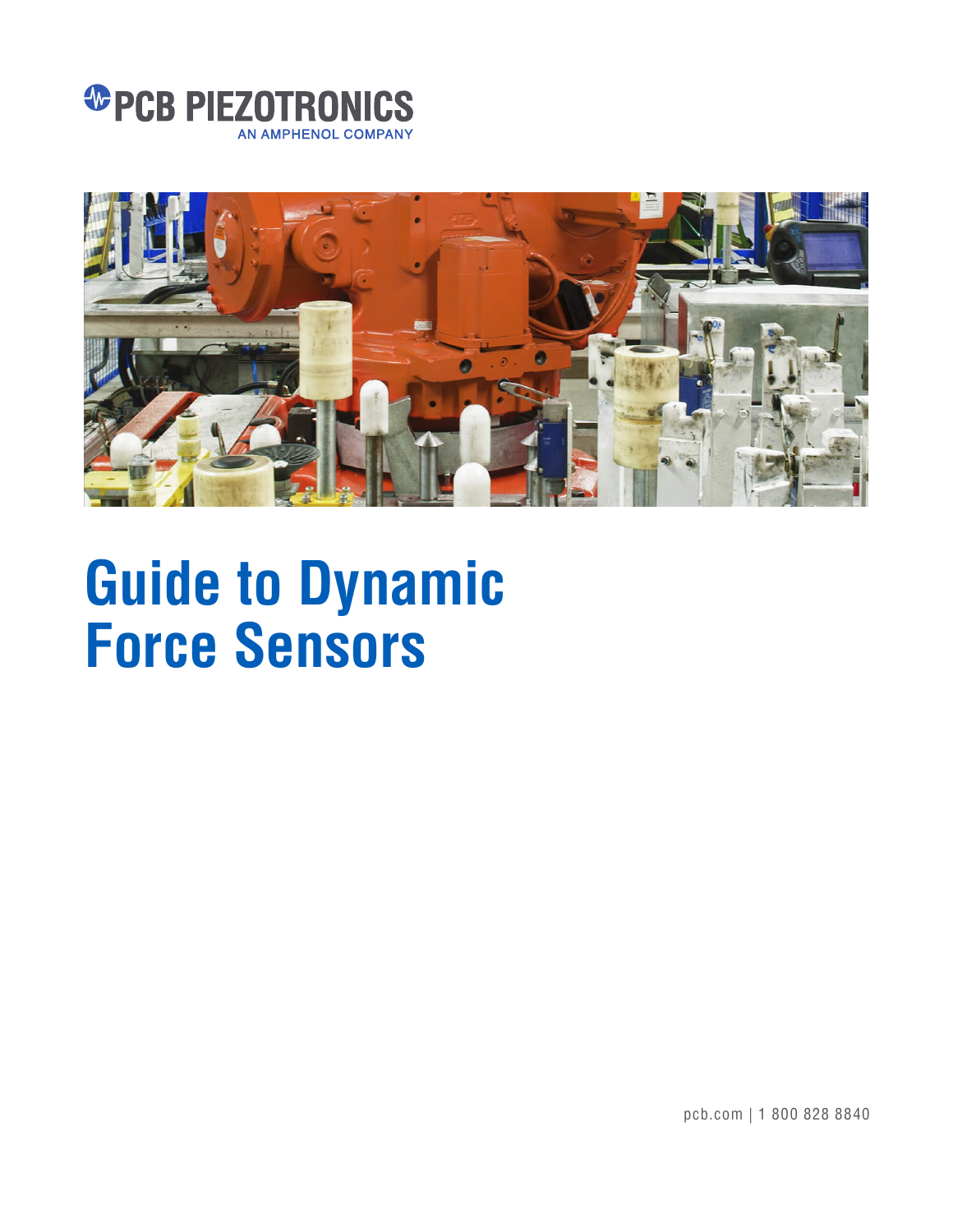# **Introduction To Quartz Force Sensors**

Quartz Force Sensors are well-suited for dynamic force measurement applications. They are not interchangeable with strain gage load cells used for static force measurements. (also offered by PCB)

Measurements of dynamic oscillating forces, impact or high speed compression/tension under varying conditions may require sensors with special capabilities. Fast response, ruggedness, high stiffness, extended range and the ability to also measure quasi-static forces are standard features associated with PCB® quartz force sensors.

The following information presents some of the design and operating characteristics of PCB® quartz force sensors to help you better understand how they function, which in turn, will help you make better dynamic measurements.

#### **Types of Quartz Force Sensors**

This paper describes two modes of operation for quartz force sensors manufactured by PCB®. ICP® (voltage output type sensors) feature built-in microelectronic amplifiers, which convert the high-impedance electrostatic charge signal from the crystals into a low-impedance voltage output signal. The other type are charge output force sensors, which directly output a high-impedance electrostatic charge signal.

#### **Sensor Construction**

Both modes of operation for PCB® force sensors feature similar mechanical construction. Most are designed with thin quartz crystal discs that are "sandwiched" between upper and lower base plates. An elastic, beryllium-copper stud holds the plates together and pre-loads the crystals (pre-loading assures parts are in intimate contact to ensure linearity and provide the capability for tensile force measurements). This "sensing element" configuration is then packaged into a rigid, stainless-steel housing and welded to assure the internal components are sealed against contamination.

**Figure 1** illustrates the cross-section of a typical quartz force sensor. This particular sensor is a general purpose Series 208 compression/tension model with built-in electronics.

When force is applied to this sensor, the quartz crystals generate an electrostatic charge that is proportional to the input force. This charge output is collected on an electrode that is sandwiched between the crystals. It is then either routed directly to an external charge amplifier or converted to a low-impedance voltage signal within the sensor. Both these modes of operation will be examined in the following sections.

### **Conventional Charge Output Sensors**

A charge output piezoelectric force sensor, when stressed, generates an electrostatic charge from the crystals. For accurate analysis or recording purposes, this high-impedance charge must be routed through a special low-noise cable to an impedance converting amplifier such as a laboratory charge amplifier or source follower. Connection of the sensor directly to a readout device such as an oscilloscope is possible for high-frequency impact indication, but is not suitable for most quantitative force measurements.

The primary function of the charge or voltage amplifier is to convert the high-impedance charge output to a usable low-impedance voltage signal for analysis or recording purposes. Laboratory charge amplifiers provide added versatility for signal normalization, ranging and filtering. PCB®'s electro-static charge amplifiers have additional input adjustments for quasi-static measurements, static calibration, and drift-free dynamic operation. Miniature in-line amplifiers are generally of fixed range and frequency.

Quartz charge output force sensors can be used at operating temperatures up to +400 °F (+204 °C).

When considering the use of charge output systems, remember that the output from the crystals is a pure electrostatic charge. The internal components of the force sensor and the external electrical connector maintain a very high (typically  $>10^{12}$  ohm) insulation resistance so that the electrostatic charge generated by the crystals does not "leak away." Consequently, any connectors, cables or amplifiers used must also have a very high insulation resistance to maintain signal integrity.

Environmental contaminants such as moisture, dirt, oil, or grease can all contribute to reduced insulation, resulting in signal drift and inconsistent results.

The use of special, low- noise cable is required with charge output force sensors. Standard, two-wire or coaxial cable, when flexed, generates an electrostatic charge between the conductors. This is referred to as "triboelectric noise" and cannot be distinguished from the sensor's crystal electrostatic output. Low-noise cables have a special graphite lubricant between the dielectric shield which minimizes the triboelectric effect.

**Figure 2.** shows a typical charge output sensor system schematic including: sensor, lownoise cable, and charge amplifier.

If the measurement signal must be transmitted over long distances, PCB® recommends the use of an in-line charge converter, placed near the force sensor. This minimizes the chance of noise. In-line charge converters can be operated from the same constantcurrent excitation power source as ICP® force sensors to minimize system cost. **Figure 2.** shows two typical charge output systems and their components.



A fixed in-line charge converter may be utilized to simplify setup or to make use of an existing ICP® sensor signal conditioner.

**Figure 2. Typical Charge Amplified System**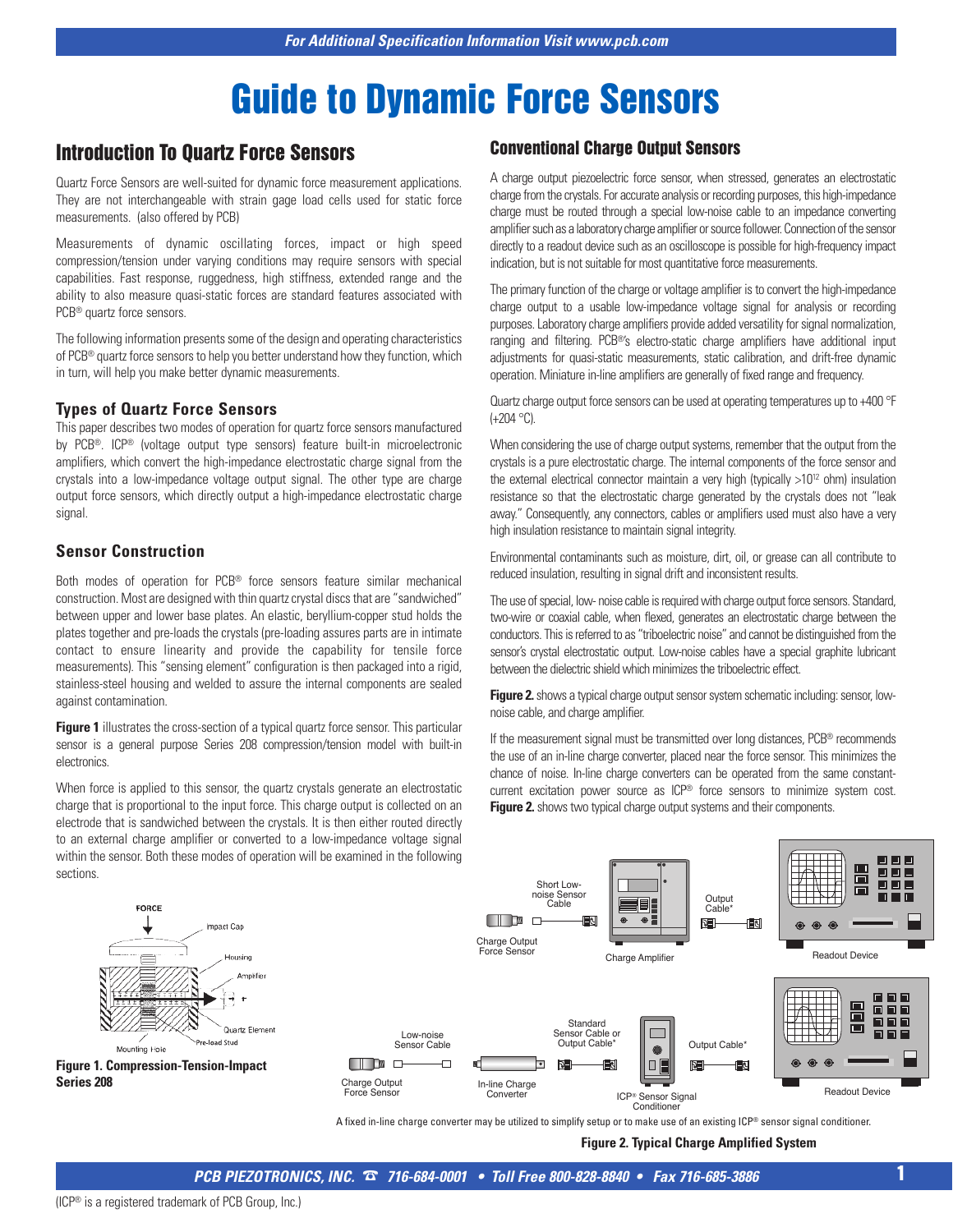## **ICP® Low-Impedance Quartz Force Sensors**

ICP® force sensors incorporate a built-in MOSFET microelectronic amplifier. This serves to convert the high-impedance charge output into a low-impedance voltage signal for analysis or recording. ICP® sensors, powered from a separate constant current source, operate over long ordinary coaxial or ribbon cable without signal degradation. The lowimpedance voltage signal is not affected by triboelectric cable noise or environmental contaminants.

Power to operate ICP® sensors is generally in the form of a low cost, 24 to 27 VDC, 2 to 20 mA constant current supply. **Figure 3** schematically illustrates a typical ICP® sensor system. PCB<sup>®</sup> offers a number of AC or battery powered, single or multi-channel power/signal conditioners, with or without gain capabilities, for use with force sensors. In addition, many data acquisition systems now incorporate constant current power for directly powering ICP® sensors. Because static calibration or quasi-static short-term response lasting up to a few seconds is often required, PCB® also manufactures signal conditioners that provide DC coupling.



**Figure 3. Typical ICP® Sensor Systems**

**Figure 5** summarizes a complete 2-wire ICP<sup>®</sup> system configuration. In addition to ease of operation, ICP® force sensors offer significant advantages over charge output types. Because of the low-impedance output and solid-state, hermetic construction, ICP® force sensors are well-suited for continuous, unattended force monitoring in harsh factory environments. Also, ICP® sensor cost-per-channel is substantially lower, since they operate through standard, low-cost coaxial cable, and do not require expensive charge amplifiers.

#### **Polarity**

The output voltage polarity of ICP® force sensors is positive for compression and negative for tension force measurements. ICP®strain sensors have the opposite polarity. The polarity of PCB® charge output force sensors is the opposite: negative for compression and positive for tension. This is because charge output sensors are usually used with external charge amplifiers that exhibit an inverting characteristic. Therefore, the resulting system output polarity of the charge amplifier system is positive for compression and negative for tension; same as for an ICP® sensor system (reverse polarity sensors are also available). **Figure 5. Typical 2-wire ICP® Sensor System**



**Figure 4. Basic Quartz and Ceramic ICP® Sensors**



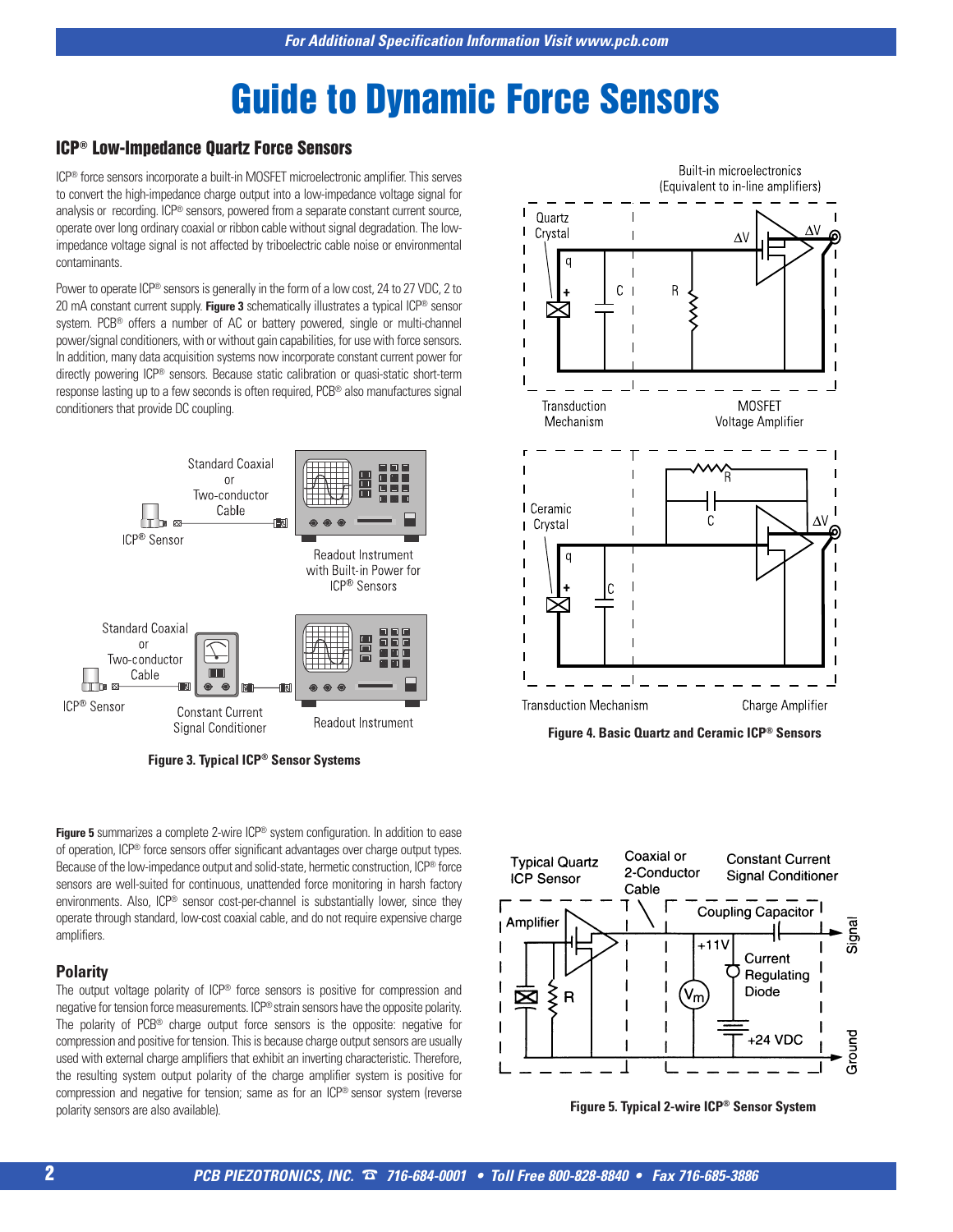#### **Why Can Only Dynamic Force be Measured with Piezoelectric Force Sensors?**

The quartz crystals of a piezoelectric force sensor generate an electrostatic charge only when force is applied to or removed from them. However, even though the electrical insulation resistance is quite large, the electrostatic charge will eventually leak to zero through the lowest resistance path. In effect, if you apply a static force to a piezoelectric force sensor, the electrostatic charge output initially generated will eventually leak back to zero.

The rate at which the charge leaks back to zero is dependent on the lowest insulation resistance path in the sensor, cable and the electrical resistance/capacitance of the amplifier used.

In a charge output force sensor, the leakage rate is usually fixed by values of capacitance and resistance in the low-noise cable and external charge or source follower amplifier used.

In an ICP® force sensor with built-in electronics, the resistance and capacitance of the built-in circuitry normally determines the leakage rate.

When a rapid dynamic force is applied to a piezoelectric force sensor, the electrostatic charge is generated quickly and, with an adequate discharge time constant, does not leak back to zero. However, there is a point at which a slow speed dynamic force becomes quasi-static and the leakage is faster than the rate of the changing force. Where is the point at which the force is too slow for the piezoelectric force sensor to make the measurement? See the next section on Discharge Time Constant for the answer.

### **Discharge Time Constant (DTC)**

When leakage of a charge (or voltage) occurs in a resistive capacitive circuit, the leakage follows an exponential decay. A piezoelectric force sensor system behaves similarly in that the leakage of the electrostatic charge through the lowest resistance also occurs at an exponential rate. The value of the electrical capacitance of the system (in farads), multiplied by the value of the lowest electrical resistance (in ohm) is called the Discharge Time Constant (in seconds).

DTC is defined as the time required for a sensor or measuring system to discharge its signal to 37% of the original value from a step change of measurand. This is true of any piezoelectric sensor, whether the operation be force, pressure or vibration monitoring. The DTC of a system directly relates to the low frequency monitoring capabilities of a system and, in the case of force monitoring, becomes very important as it is often desired to perform quasi-static measurements.

### **DTC Charge Output System**

In a charge output system, the sensors do not contain built-in amplifiers, therefore, the DTC is usually determined by the settings on an external charge amplifier. A feedback resistor working together with a capacitor on the operational amplifier determines the time constant. PCB®'s laboratory-style charge amplifiers feature short, medium and long time constant selections. It is assumed that the electrical insulation resistance of the force sensor and cable connecting to the charge amplifier are larger than that of the feedback resistor in the charge amplifier; otherwise, drift will occur. Therefore, to assure this, the force sensor connection point and cable must be kept clean and dry.

#### **Low Frequency Response of ICP® Systems**

With ICP<sup>®</sup> force sensors, there are two factors which must be considered when making low frequency measurements. These are:

- 1. The discharge time constant characteristic of the ICP® force sensor.
- 2. The discharge time constant of the AC coupling circuit used in the signal conditioner (if DC coupling is used, only (1) above needs to be considered).

It is important that both factors be readily understood by the user to assure accurate low frequency measurements.

### **DTC in ICP® Force Sensors**

The DTC is fixed by the components in an ICP® sensor's internal amplifier. Specifications for the ICP® force sensors shown in this catalog list the DTC for each force sensor.

When testing with ICP<sup>®</sup> sensors, there are two time constants that must be considered for low frequency determination, one being that of the sensor which is a fixed value, and the other being that of the coupling electrical circuit used in the signal conditioner.

When an ICP<sup>®</sup> sensor is subjected to a step function input, a quantity of charge, q, is produced proportional to the mechanical input. According to the law of electrostatics, output voltage is  $\Delta V = \Delta q / \Delta C$  where C is the total capacitance of the sensing element, amplifier, and ranging capacitor.





### **Long Duration Events and DTC**

It is often desired to measure an input pulse lasting a few seconds in duration. This is especially true with force sensor applications where static calibration or quasistatic measurements take place. Before performing tests of this nature, it is important to DC couple the entire monitoring system to prevent rapid signal loss. PCB®'s AC/DC mode signal conditioners are designed for such applications.

The general rule of thumb for such measurements is that the output signal loss and time elapsed over the first 10% of a DTC have an approximate one to one relationship. If a sensor has a 500 second DTC, over the first 50 seconds, 10% of the original input signal will have decayed. For 1% accuracy, data should be taken in the first 1% of the DTC. If 8% accuracy is acceptable, the measurement should be taken within 8% of the DTC, and so forth. **Figure 6** graphically demonstrates this event.

Left unchanged, the signal will naturally decay toward zero. This will take approximately 5 DTC. You will notice that after the original step impulse signal is removed, the output signal dips below the base line reference point ( $t_0$  +0.01 TC). This negative value is the same value as has decayed from the original impulse (shown as 1% in **Figure 6**). Further observation will reveal that the signal, left untouched, will decay upwards toward zero until equilibrium in the system is observed.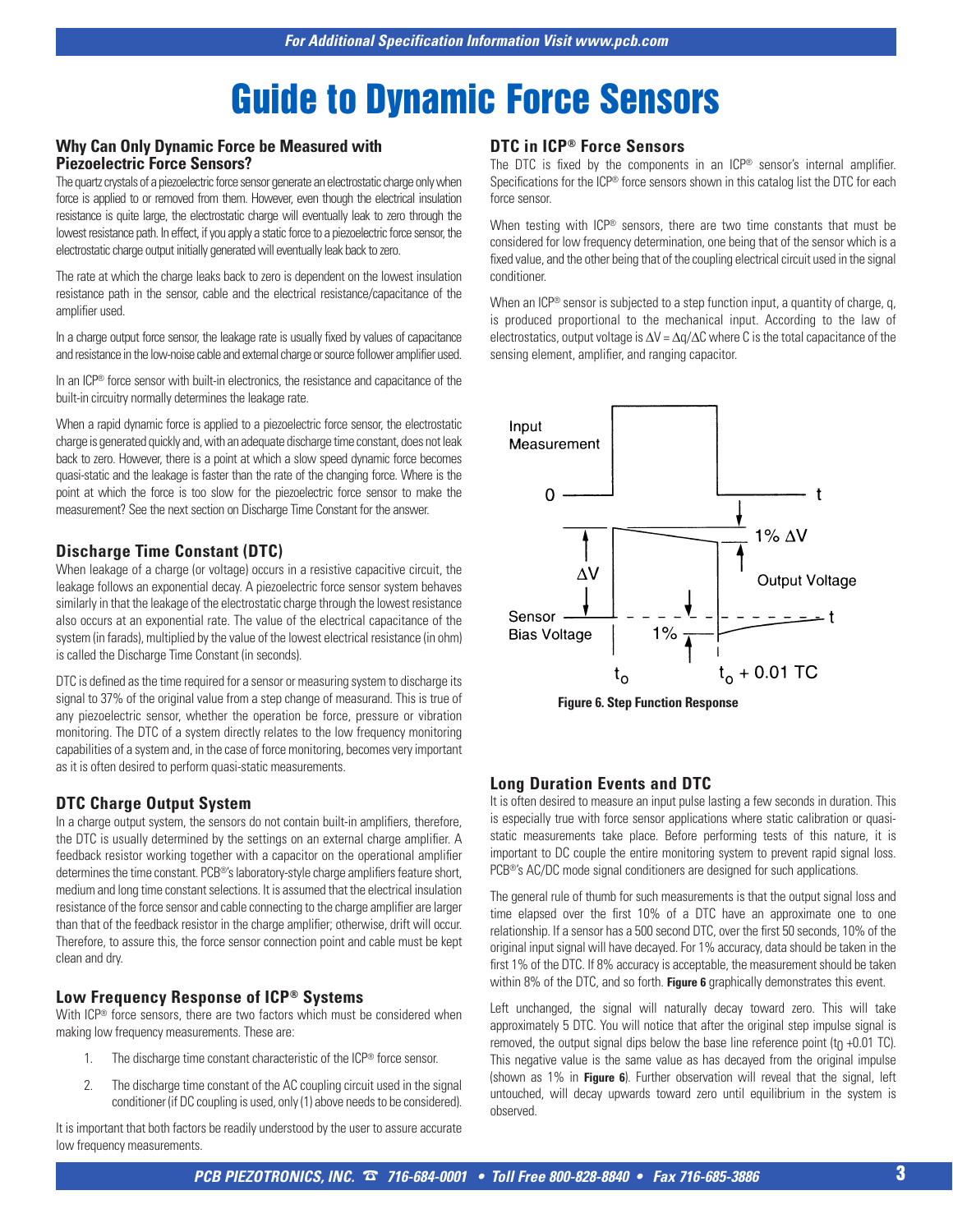

**Figure 7. Edge vs. Central Loading**

#### **Force Sensor Natural Frequency**

Unlike the low frequency response of the sensor, which is determined electrically through the DTC = RC equation, the high frequency response is determined by the sensor's mechanical configuration (unless electrical low-pass filtering has been added). Each force sensor has an upper frequency limit specification which should be observed when determining upper linear limits of operation.

#### **Installation**

Proper installation of quartz force sensors is essential for accurate dynamic measurement results. Although rugged PCB® quartz force sensors are forgiving to some degree, certain basic procedures should be followed.

Since most PCB® force sensors are designed with quartz compression plates to measure forces applied in an axial direction, aligning the sensor and contact surfaces to prevent edge loading or bending moments in the sensor will produce better dynamic measurement results.

Having parallelism between the sensor and test structure contact surfaces minimizes bending moments and edge loading. Flatness of mounting surfaces will also affect the quality of the measurement. Using a thin layer of lubricant on mounting surfaces during installation creates better contact between sensor and mounting surface.

The mounting surfaces on PCB® force sensors are lapped during their manufacture to ensure that they are flat, parallel and smooth. Ring-style force sensors are supplied with anti-friction washers to minimize shear loading of the sensor surface when torquing between two surfaces.

Loading to the entire force sensor sensing surface is also important for good measurements. However, this can be difficult if the surface being brought into contact with the force sensor is flat but not parallel to the sensor mounting surface. In this case, an intermediate curved surface can lessen edge loading effects (See **Figure 7**).

Series 208 force sensors are supplied with a convex curved impact cap to help spread the forces over the entire surface of the force sensor.

One other consideration when mounting force sensors is to minimize unnecessary mechanical high frequency shock loading of the sensors. **The high frequency content of direct metal-to-metal impacts can often create short duration, high "g" overloads in structures and sensors. This problem can be minimized by using a thin damping layer of a softer material on the interface surface between the structure and sensor being impacted (it should be considered beforehand whether the slight damping of the high frequency shock is critical to the force measurement requirements).** The impact surface on Series 200 and the impact caps on Series 208 force sensors are supplied with thin layers of damping material.



**Figure 8. Force Ring Sensor Installations**

#### **Pre-Loading Force Rings and 3-Component Force Sensors**

PCB® ring-style 1-component and 3-component force sensors are generally installed between two parts of a test structure with the supplied elastic beryllium-copper stud or customer-supplied bolt. The stud or bolt holds the structure together, and applies pre-load to the force ring as shown in **Figure 8**. In the typical installation, shown on the left side in **Figure 8**, part of the force between the two structures is shunted through the mounting stud. The amount of force shunted may be up to 7% of the total force for the beryllium-copper stud supplied with the sensor, and up to 50% for steel studs. This typical installation setup is used by PCB® during standard calibrations.

A non-typical installation is shown on the right side in **Figure 8**. In this non-typical installation, the stud or bolt used to apply the pre-load does not shunt part of the applied force. The plate on top of the sensor has a clearance hole that the stud or bolt passes through. In this installation, the stud or bolt is not directly connected to the top plate by its threads, as it is in the typical installation, so it does not shunt any force.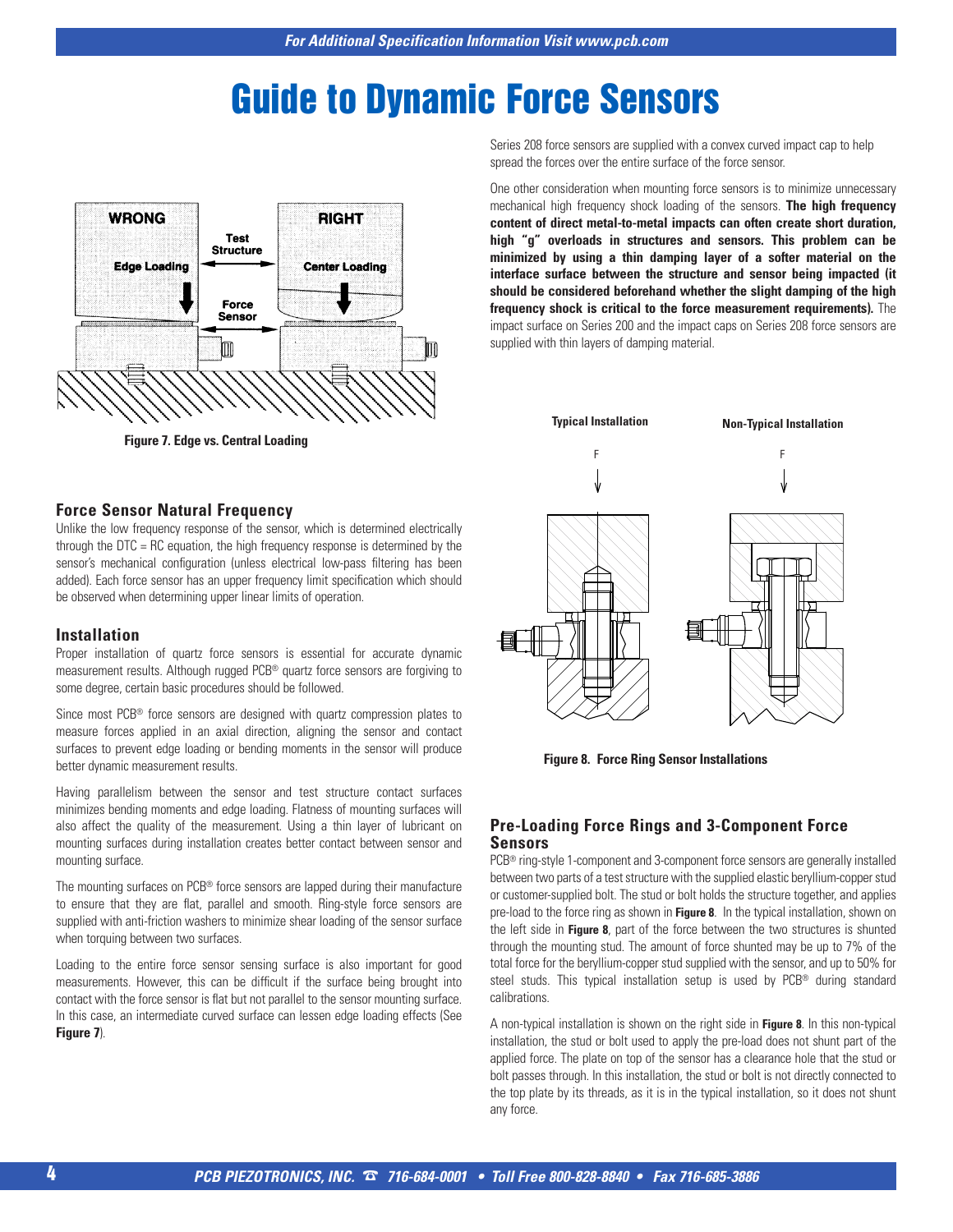**NOTE: If any of the following conditions apply to the pre-loading of the force ring in the application, the sensitivity and linearity performance of the sensor will not match the standard PCB® calibration values.**

- **1. Use of a stud or bolt other than the supplied beryllium-copper stud**
- **2. Use of no stud or bolt**
- **3. Use of an amount of pre-load other than the recommended amount**
- **4. Use of the non-typical installation setup shown below**

#### **In these cases, please contact a PCB® application engineer to discuss your special calibration requirements.**

PCB<sup>®</sup> in-house calibration procedure requires the installation of a force ring with beryllium-copper stud, in the typical installation setup above, in series with a NIST traceable reference sensor. Generally, a pre-load of 20% (full-scale operating range of the force ring) is applied before recording of measurement data. Contact a PCB® application specialist for proper pre-load requirements. Allow the static component of the signal to discharge before calibration.

Three-component force sensors must be pre-loaded to achieve proper operation, particularly for the shear x-, and y-axis. The recommended applied pre-load for three-component force sensors is 10 times their x or y axes measurement range. This pre-load provides the sensing crystals with the compressive loading required to achieve an output in response to shear direction input forces. As with force rings, the sensitivity achieved from a 3-component force sensor is dependent upon the applied pre-load and the elasticity characteristics of the mounting bolt or stud used. If the unit is to be installed with a stud or bolt other than the supplied elastic, beryllium-copper stud, a calibration using the actual mounting hardware must be preformed. Errors in sensitivity of up to 50% can result by utilizing studs or bolts of different materials.



### **Typical Piezoelectric System Output**

The output characteristic of piezoelectric sensors is that of an AC coupled system, where repetitive signals will decay until there is an equal area above and below the original base line. As magnitude levels of the monitored event fluctuate, the output will remain stabilized around the base line with the positive and negative areas of the curve remaining equal. **Figure 9** represents an AC signal following this curve (output from sensors operating in DC mode following this same pattern, but over an extended time frame associated with sensor time constant values).

**Example:** Assuming a 0 to 3 volt output signal is generated from an AC coupled force application with a one second steady-state pulse rate and one second between pulses. The frequency remains constant, but the signal quickly decays negatively until the signal centers around the original base line (where area  $A = area B$ ). Peak-to-peak output remains the same.



#### **Repetitive Pulse Applications**

In many force monitoring applications, it is desired to monitor a series of zero-topeak repetitive pulses that may occur within a short time interval of one another. This output signal is often referred to as a "pulse train". As has been previously discussed, the AC coupled output signal from piezoelectric sensors will decay towards an equilibrium state, making it look like the positive force is decreasing. In this scenario, it would be difficult to accurately monitor a continuous zero-to-peak output signal such as those associated with stamping or pill press applications. With the use of special ICP® sensor signal conditioning equipment it becomes possible to position an output signal positive going above a ground-based zero. Operating in drift-free AC mode, PCB®'s Model 484B02 or a Model 410B01 ICP® sensor signal conditioner provides the constant current voltage excitation to ICP® force sensors and has a zero-based clamping circuit that electronically resets each pulse to zero. As outlined in **Figure 10**, this special circuitry prevents the output from drifting negatively, and provides a continuous, positive polarity signal.

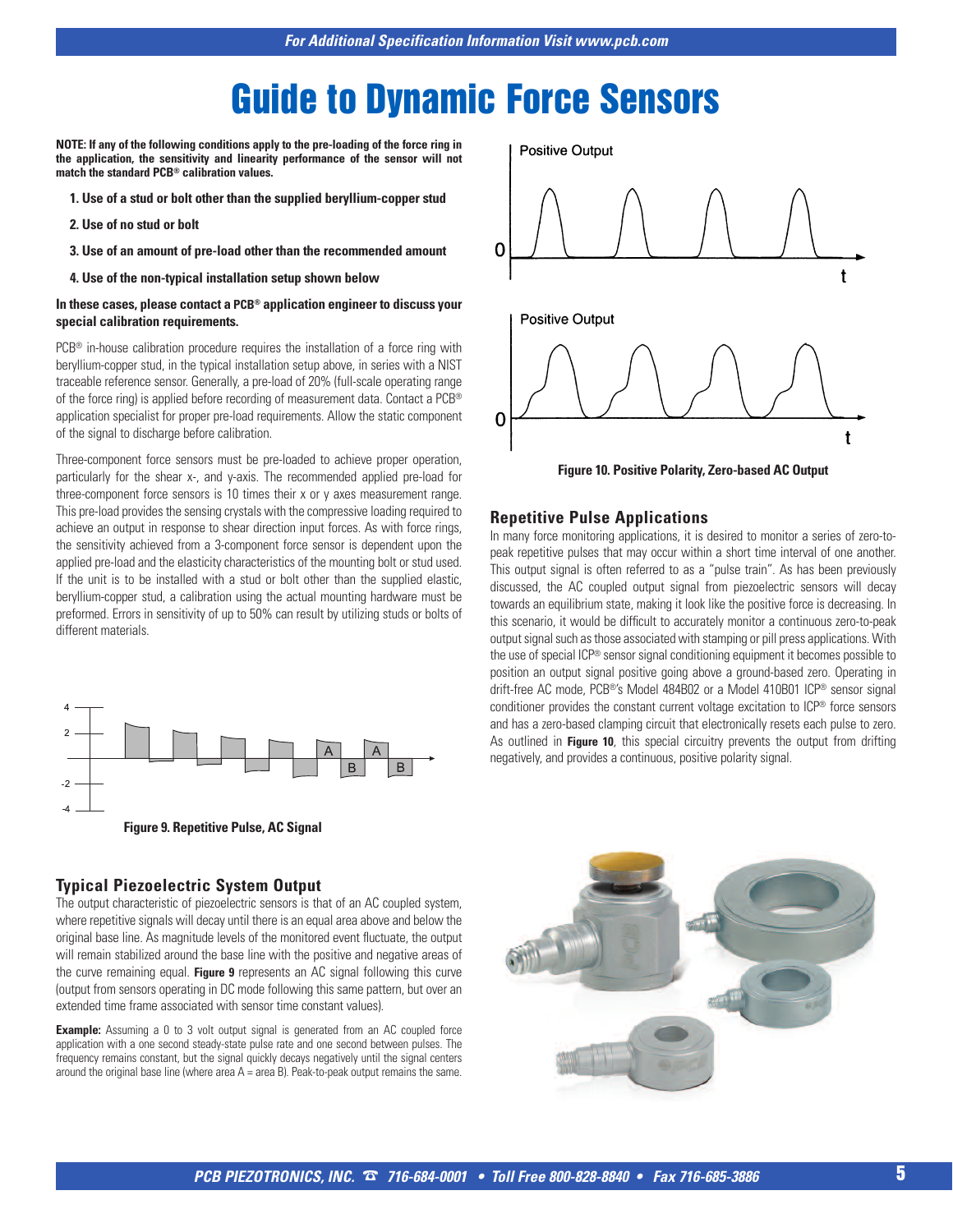# **ICP® 3-Component Force Measurement System**



# **Charge Output Force Measurement System**



**Figure 12. Low-cost System Utilizing 3-Channel Industrial Charge Amplifier**